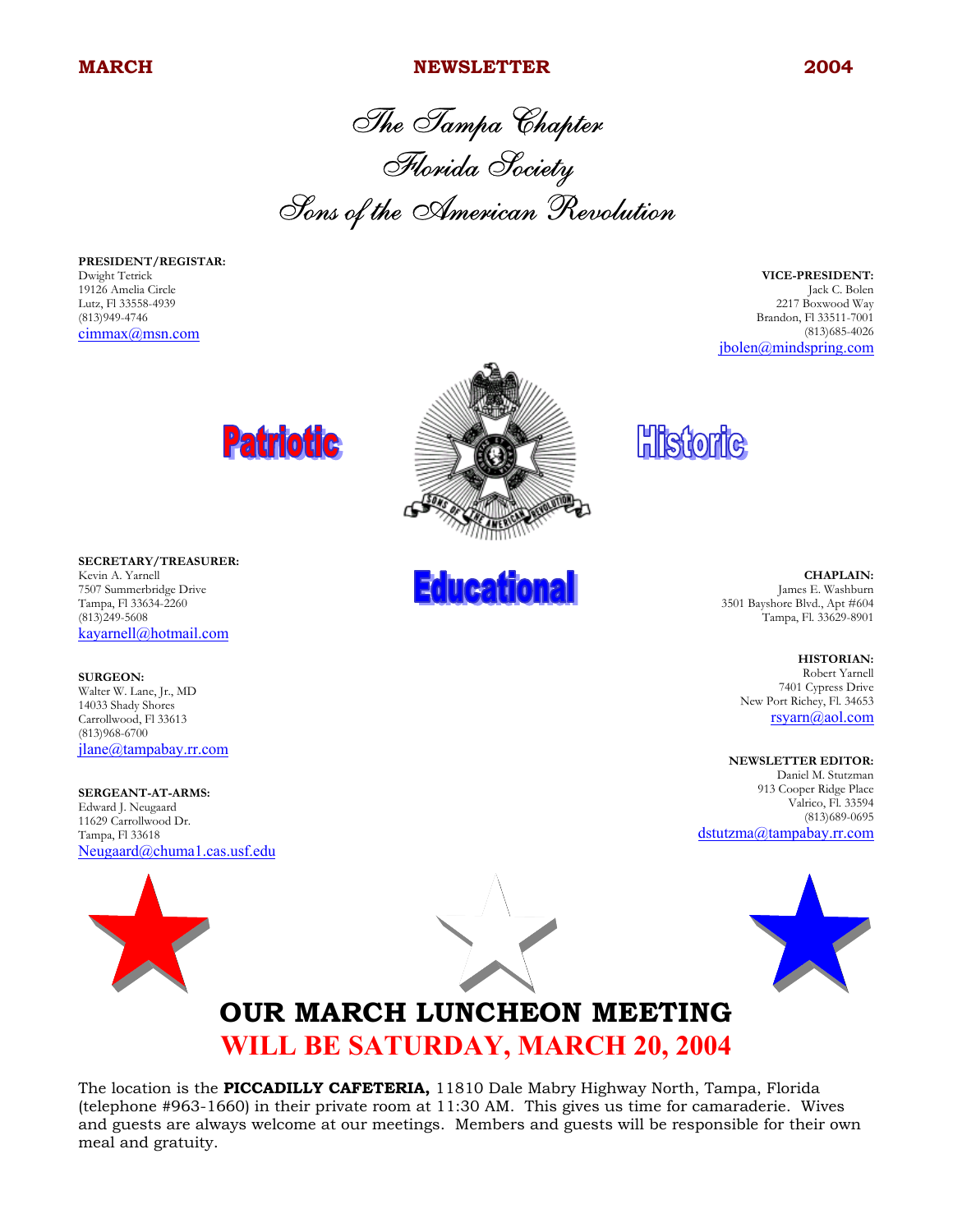# **MARCH PROGRAM**

Secretary Treasurer Kevin Yarnell will present the winner of the essay contest. The essay is on the Battle of Saratoga.

#### **Minutes of the February 21, 2004 meeting of the Tampa Chapter SAR**

President Tetrick called the meeting to order at 12:02. Chaplain Washburn offered the invocation. Chuck Grant led the pledge to the flag and the President led the pledge to the SAR.

Members present: Dwight Tetrick, Jack Bolen, Luther Lloyd, Rodney Stebbins, Marty Miller, Jim Washburn, Walter Lane, Don Millleton, Dan Stutzman, Bob Yarnell, and Kevin Yarnell.

Welcome guests: June Bolen, Billie Washburn, Chuck Grant (potential member), and John Skillman (potential member)

The SAR membership approved the minutes of the January meeting as published in the newsletter.

The secretary reported receiving confirmation of 5 new members from National. The certificates have not yet been signed by the State President and will be presented at a future meeting. He also thanked Rod Stebbins for his work on the Chapter yearbook but pointed out that the information on the 2003-2004 State Officers printed in the booklet are incorrect. He referred the membership to the state website (www.flssar.org) for the correct list.

The treasurer reported a balance of \$2,105.51. He asked Marty Miller to report on the audit conducted on the 2003 books. Marty reported that the books balanced and that he found no errors in the data.

The president reported on the status of various people in the process of applying for membership.

The ROTC medals were discussed briefly. The secretary reported that he'd have a listing of the units and dates of their award ceremonies so that members might volunteer to present the award on behalf of the chapter.

Rod Stebbins discussed a society based on having an ancestor that was an officer for the Union in the Civil War. He was able to recently join this group. A discussion of other ancestral societies ensued.

There being no other business the meeting recessed for lunch.

President Tetrick introduced the Vice President Jack Bolen who, in turn, introduced Don Middleton, an 11<sup>th</sup> grade US History teacher at Hillsborough High School, who provided the program.

Don's presented a fine program on George Washington. He began by asking the membership to complete a short quiz and discussed the answers along with other myths about George. Next Don gave a chronological presentation of Washington's life.

Don concluded by telling the membership about a group of students at Hillsborough High who are completing in a contest sponsored by the History Channel. The History Channel is looking to motivate students in the area of preservation. Don's group has set forth four major projects that they will complete. Each deals with preserving the building and history of the High School. The membership was encouraged by this news and wished Don the best in this effort.

A brief question and comment session followed.

John Skillman won the 50/50 drawing. The chapter treasury was enriched by \$10.00.

President Tetrick led the recessional and Jim Washburn gave the benediction. The meeting adjourned at 1:40 pm.

Respectfully submitted,

Kevin Yarnell Chapter Secretary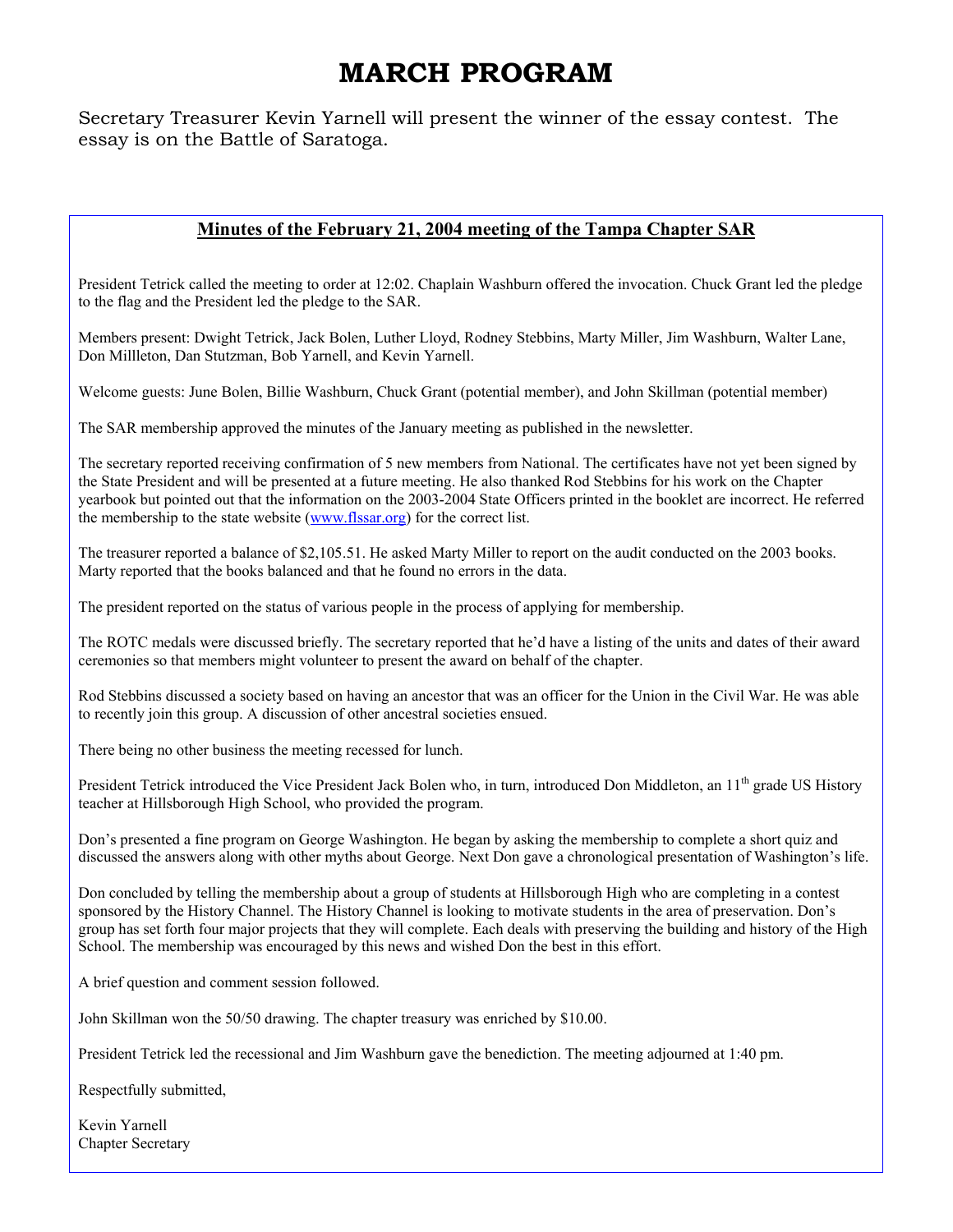### **MARCH IN THE REVOLUTION**

**March 26, 1776** British evacuate Boston.

**March 12, 1777** The Continental Congress returns to Philadelphia from Baltimore.

- **March 16, 1778** The British Parliament creates a commission to negotiate peace with the colonies. The commission sails to Philadelphia and offers to meet all the demands of the colonies except independence. The Continental Congress declines.
- **March 15, 1781** General Cornwallis suffers heavy losses and stops his plans to conquer the Carolinas. Instead, he retreats to Maryland and then begins his campaign into Virginia.
- **March 5, 1782** Parliament gives the king power to negotiate peace with the United States.
- **March 7, 1782** American militia massacres 96 Delaware Indians in Ohio. This was in retaliation for Indian raids conducted by other tribes.
- **March 20, 1782** Lord North resigns as Prime Minister. Lord Rockingham succeeds him two days later and seeks immediate negotiations with the American peace commission.
- **March 10, 1783** An anonymous letter is circulated among the senior officers under Washington. It calls for a meeting to urge the officers to defy the new government (Congress) for its failure to honor past promises to the Army.
- **March 11, 1783** Washington forbids the meeting and instead wants to hold a meeting on March 15. Another letter is circulated which claims that His Excellency sides with the rebellious officers.
- **March 15, 1783** Washington talks the officers from rebelling and thus preserves the American democracy.

### **A Request from the FLSSAR Education Committee**

The Education Committee of the Florida Society of the Sons of the American Revolution is spearheading a campaign to restore the teaching of American History, American Government and Economics in the high schools of the state of Florida. We are requesting that you and the members of your distinguished and patriotic organization participate in this endeavor.

Would you please provide the enclosed information to your associates for their perusal.

Thank you for your participation in the process of extending the heritage of our great country to the students of Florida.

Sincerely,

Harry Hollien, Ph.D. Chair, FLSSAR Education Committee North Central Vice President, FLSSAR Member, American Legion, Marine Corps League and MOAA Professor Emeritus, University of Florida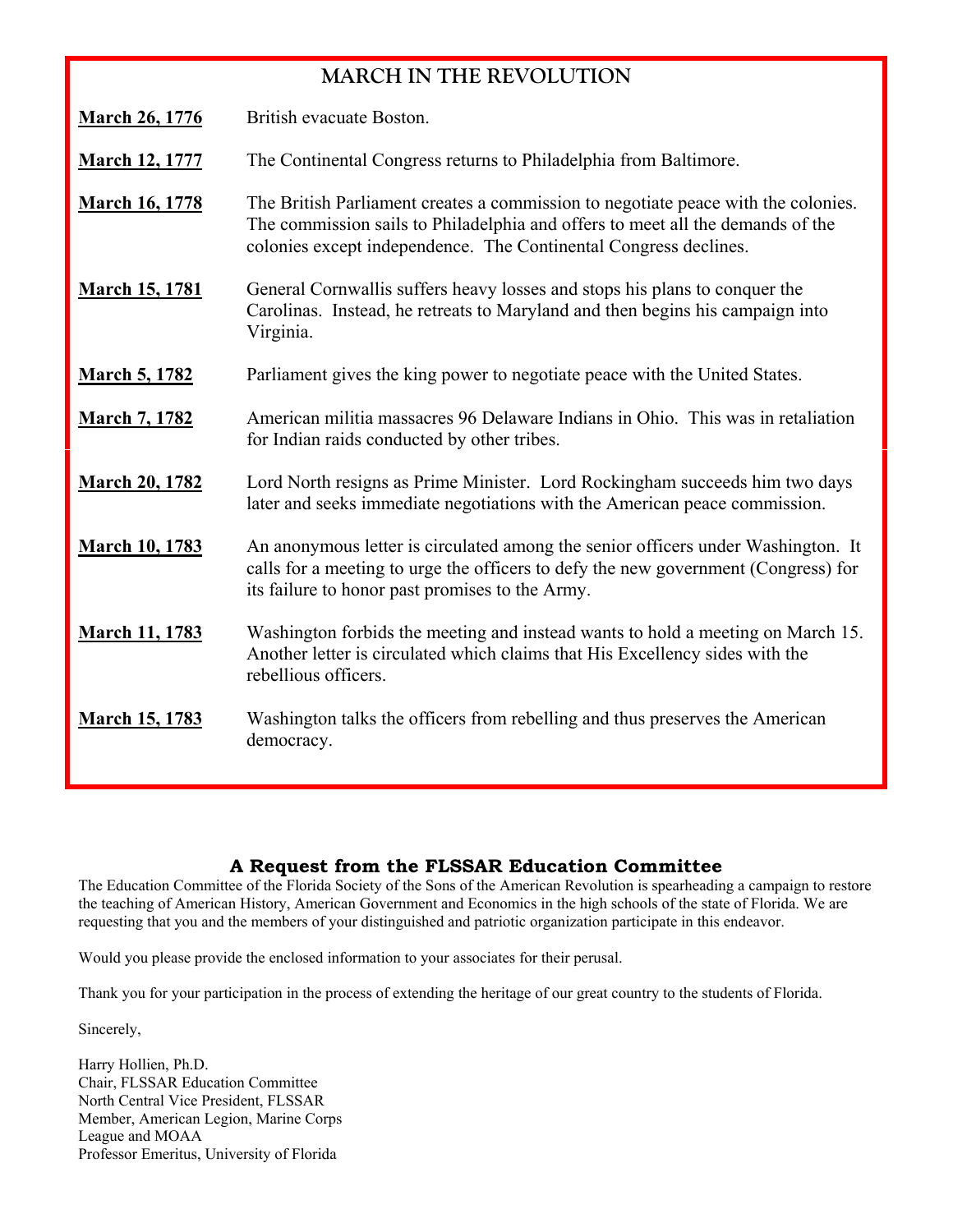The Florida State Legislature and the Education Department of the State of Florida has allowed the traditional civic core of courses to become almost non existent in the Florida high schools. On behalf of all citizens of Florida I urge you to become a partner in the restoration of American History, Economics and Government to its rightful place in the curriculum of every high school graduate.

Please write a letter to the legislative members listed on a page to follow. You may use one of the following sample letters rephrase or restructure as you desire — and in the process give importance to the passage of Senate Bill 0426, Senate Bill 0364 and House Bill 0081.

**Letter A**

Dear Senator \_\_\_\_\_\_\_\_\_\_\_\_\_\_\_\_\_\_\_\_ or Dear Representative

RE: Senate Bill 0426 Senate Bill 0364 House Bill 0081

My colleagues and I urge you to take two actions; ones that we believe will help restore civic education to its rightful place here in Florida's schools. First, we ask that when you are deliberating any bill which would amend the **accelerated** high school graduation (18 credit) option, that you vote to repeal such measures, or at the very least, **restore** the traditional civic core program that once existed as a minimum for all Florida's graduates (i.e., one credit in American History, one credit in World History and one-half credit each in American Government and Economics.) Second, that you actively support SB0426 (plus Senator Cowin's amendment SB0364) and HB0081. These bills would add social studies to the state's Student Progression Plan.

There are a large number of reasons for doing so; please note at least the following. First, it is abundantly apparent from state and national surveys that today's students are woefully prepared in the knowledge and dispositions that will enable them to be productive citizens. Due to the lack of emphasis on social studies — by law they need not even be taken into consideration when a student is being promoted from one grade to the next — students no longer have an appropriate exposure to civic education in the elementary and middle grades. Second, reducing the civic core curriculum by one-third at the high school level — by allowing them to take **any** two "electives" — is a mistake that compounds the problem of a weakened exposure in grades K-8. Please note also that the fact districts may choose to increase graduation requirements and specify the return to a civic core on their own, **does not lessen the responsibility of the state** to provide **all** students with the opportunity to acquire such knowledge . Finally, where as the nation and other states seem to be enhancing their civic education programs and requiring more from students in this area, Florida appears to be retreating from its statewide civic responsibilities. In any event, let us not forget: "When a nation fails to know why it exists and what it stands for, it cannot be expected to long endure" (B. Cole, NEH).

Thank you for your firm commitment to civic education.

Sincerely,

**Letter B**

Dear Senator

This letter is being sent to inform you that my colleagues and I support Senate Bills: SB0426 and SB0364. Especially important is Senator Cowin's amendment which states: "Three credits in social sciences, including one credit in American History, one credit in World History, one-half credit in American Government and one-half credit in Economics."

We believe it is essential that Florida students know about the history of our country and the nature of its government.

Thank you for your concern about, and support of, civic education in Florida.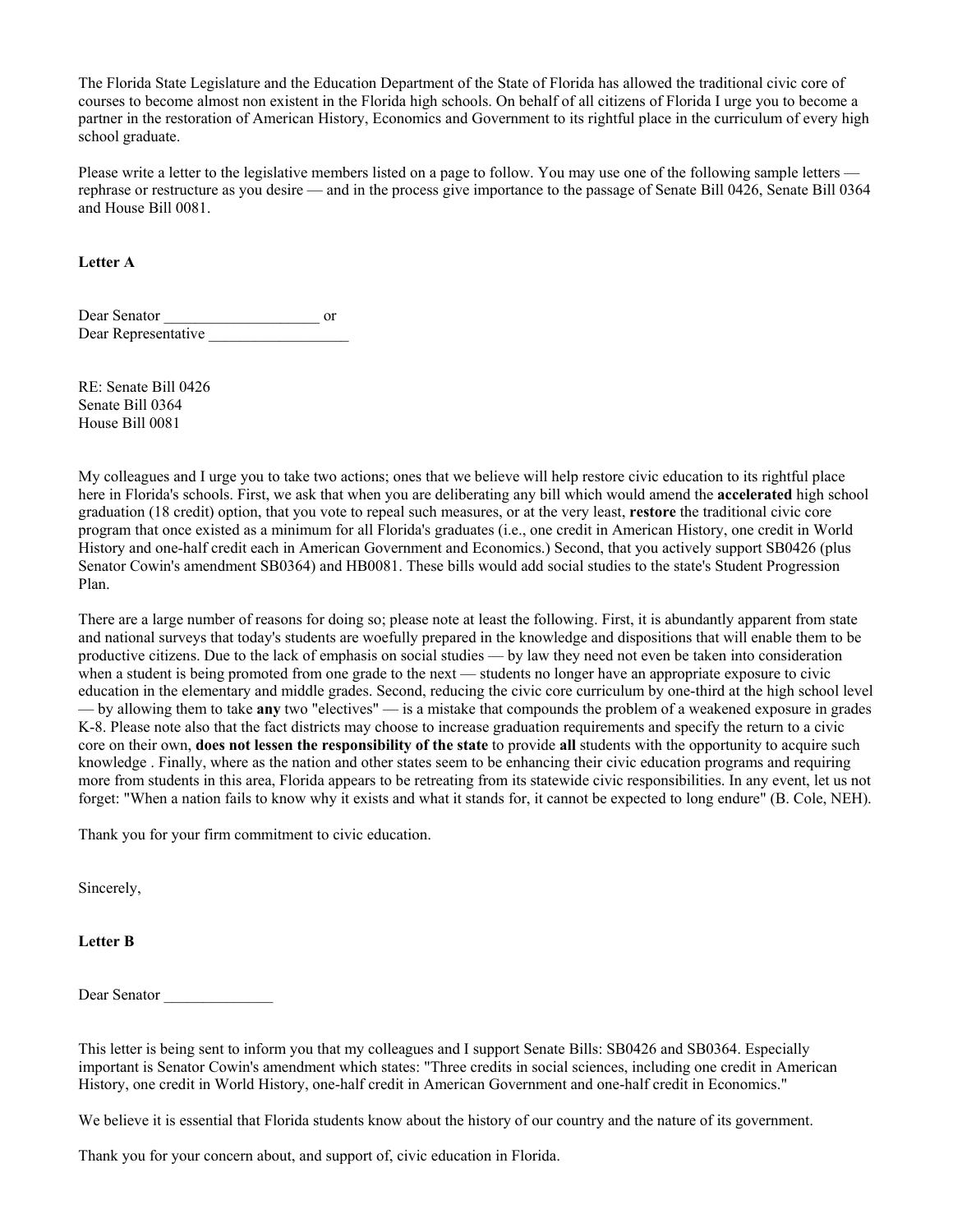Respectfully,

#### **Letter C**

Dear Representative

This letter is being sent to inform you that my colleagues and I support HB0081. We are also requesting that you support, in any way possible, Senator Cowin's amendment which states: "Three credits in social sciences, including one credit in American History, one credit in World History, and one-half credit in American Government and one-half credit in Economics."

We believe it is essential that Florida students know about the history of our country and the nature of its government.

Thank you for your concern about, and support of, civic education in Florida.

Respectfully,

A. The following legislators represent us in Tallahassee.

1. Senator Rod Smith Senate Office Building 404 South Monroe St. Tallahassee, FL 32399 smith.rod.web@flsenate.gov

2. Representative Ed Jennings House Office Building 402 South Monroe St. Tallahassee, FL 32399 jennings.ed@myfloridahousecom

B. The following are the chairs of the Senate and House Education Committee, the Education Subcommittee on Appropriations and the House K-12 Subcommittee. Please write them also.

Senator Lee Constantine Senate Office Building 404 South Monroe St. Tallahassee, FL 32399 constantine.lee.web@flsenate.gov

Senator Lisa Carlton Senate Office Building 404 South Monroe St. Tallahassee, FL 32399 carlton.lisa.web@flsenate.gov

Representative Bev Kilmer House Office Building 402 South Monroe St. Tallahassee, FL 32399 kilmer.bev@myfloridahouse.com

Representative Ralph Arza House Office Building 402 South Monroe St. Tallahassee, FL 32399 arza.ralph@myfloridahouse.com

Representative David Simmons